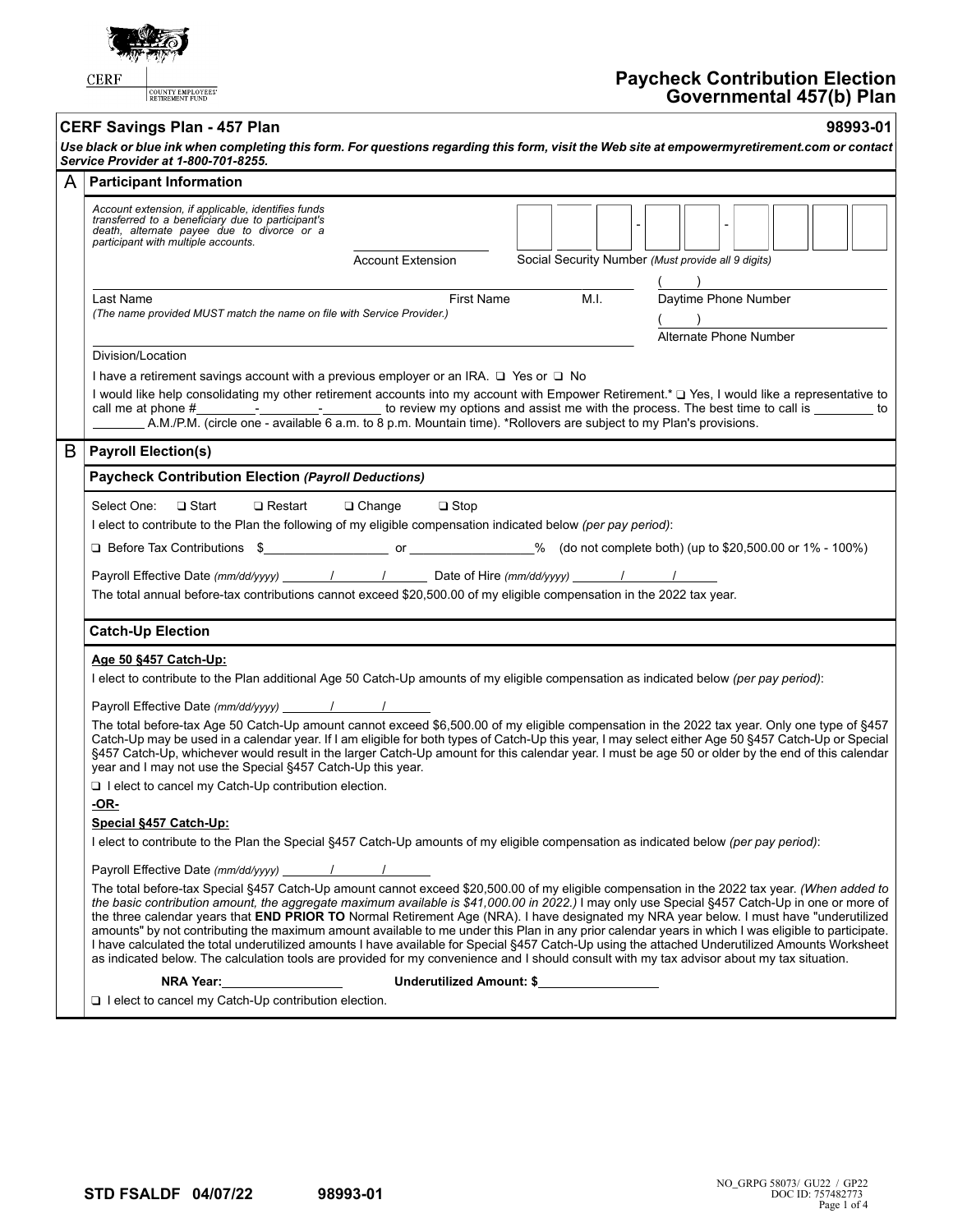|   |                                                                                                                                                                                                                                                                                                                                                                                                                                                                                                                                                                                                                                                                                                                                                                                    |                                                                                                 |      |                                                                                                                     | 98993-01 |  |  |  |
|---|------------------------------------------------------------------------------------------------------------------------------------------------------------------------------------------------------------------------------------------------------------------------------------------------------------------------------------------------------------------------------------------------------------------------------------------------------------------------------------------------------------------------------------------------------------------------------------------------------------------------------------------------------------------------------------------------------------------------------------------------------------------------------------|-------------------------------------------------------------------------------------------------|------|---------------------------------------------------------------------------------------------------------------------|----------|--|--|--|
|   | Last Name                                                                                                                                                                                                                                                                                                                                                                                                                                                                                                                                                                                                                                                                                                                                                                          | <b>First Name</b>                                                                               | M.I. | Social Security Number                                                                                              | Number   |  |  |  |
| С |                                                                                                                                                                                                                                                                                                                                                                                                                                                                                                                                                                                                                                                                                                                                                                                    | Signatures and Consent (Signatures must be on the lines provided.)                              |      |                                                                                                                     |          |  |  |  |
|   | Participant Consent (Please sign on the 'Participant Signature' line below.)                                                                                                                                                                                                                                                                                                                                                                                                                                                                                                                                                                                                                                                                                                       |                                                                                                 |      |                                                                                                                     |          |  |  |  |
|   | My signature acknowledges that I have read, understand and agree to all pages of this form and affirms that all information that I have provided<br>is true and correct. I also understand that:<br>• Until cancelled, superseded or I cease to be an eligible employee, all election(s) shall apply to all eligible compensation allowed by the Plan<br>paid from the effective date specified unless a different effective date is required under the terms of the Plan and cancels all previous elections.<br>. Payroll elections must be entered into prior to the first day of the month that the deferral will be made.<br>• If I am increasing or decreasing my payroll deductions, the new deferral amount will take effect on the first pay period after the first of the |                                                                                                 |      |                                                                                                                     |          |  |  |  |
|   | month in which the change was made.<br>• If I am stopping payroll deductions, all existing deferrals will be cancelled.<br>. I may change the amount of compensation contributed as allowed under the terms of the Plan.<br>. It is my responsibility to comply with any Internal Revenue Code deferral limits and that I may be responsible for any costs, including taxes<br>and penalties that I may incur as a result of excess contributions.<br>• My Plan Administrator may take any action that may be necessary to ensure that my participation is in compliance with any applicable<br>requirement of the Plan Document and the Internal Revenue Code.<br>• I authorize the payroll deduction as indicated on this form.                                                  |                                                                                                 |      |                                                                                                                     |          |  |  |  |
|   | Any person who presents false or fraudulent information is subject to criminal and civil penalties.                                                                                                                                                                                                                                                                                                                                                                                                                                                                                                                                                                                                                                                                                |                                                                                                 |      |                                                                                                                     |          |  |  |  |
|   |                                                                                                                                                                                                                                                                                                                                                                                                                                                                                                                                                                                                                                                                                                                                                                                    |                                                                                                 |      |                                                                                                                     |          |  |  |  |
|   |                                                                                                                                                                                                                                                                                                                                                                                                                                                                                                                                                                                                                                                                                                                                                                                    |                                                                                                 |      |                                                                                                                     |          |  |  |  |
|   | A handwritten signature is required on this form. An electronic signature will not be accepted and will result in a significant delay.                                                                                                                                                                                                                                                                                                                                                                                                                                                                                                                                                                                                                                             |                                                                                                 |      | Date (Required)                                                                                                     |          |  |  |  |
|   |                                                                                                                                                                                                                                                                                                                                                                                                                                                                                                                                                                                                                                                                                                                                                                                    |                                                                                                 |      |                                                                                                                     |          |  |  |  |
|   | Authorized Plan Administrator Signature (Please sign on the 'Authorized Plan Administrator Signature' line below.)                                                                                                                                                                                                                                                                                                                                                                                                                                                                                                                                                                                                                                                                 |                                                                                                 |      |                                                                                                                     |          |  |  |  |
|   | I authorize the election indicated by the participant above.<br><b>Authorized</b>                                                                                                                                                                                                                                                                                                                                                                                                                                                                                                                                                                                                                                                                                                  |                                                                                                 |      |                                                                                                                     |          |  |  |  |
|   |                                                                                                                                                                                                                                                                                                                                                                                                                                                                                                                                                                                                                                                                                                                                                                                    |                                                                                                 |      | Date (Required) ____                                                                                                |          |  |  |  |
|   | A handwritten signature is required on this form. An electronic signature will not be accepted and will result in a significant delay.                                                                                                                                                                                                                                                                                                                                                                                                                                                                                                                                                                                                                                             |                                                                                                 |      |                                                                                                                     |          |  |  |  |
|   |                                                                                                                                                                                                                                                                                                                                                                                                                                                                                                                                                                                                                                                                                                                                                                                    |                                                                                                 |      |                                                                                                                     |          |  |  |  |
| D | <b>Mailing Instructions</b>                                                                                                                                                                                                                                                                                                                                                                                                                                                                                                                                                                                                                                                                                                                                                        |                                                                                                 |      |                                                                                                                     |          |  |  |  |
|   | After all signatures have been obtained, this form can be                                                                                                                                                                                                                                                                                                                                                                                                                                                                                                                                                                                                                                                                                                                          |                                                                                                 |      |                                                                                                                     |          |  |  |  |
|   | <b>Uploaded Electronically:</b><br>Login to account at<br>empowermyretirement.com<br>Click on Upload Documents to submit<br>We will not accept hand delivered forms at Express Mail addresses.                                                                                                                                                                                                                                                                                                                                                                                                                                                                                                                                                                                     | OR Sent Regular Mail to:<br><b>Empower Retirement</b><br>PO Box 173764<br>Denver, CO 80217-3764 |      | <b>OR</b> Sent Express Mail to:<br><b>Empower Retirement</b><br>8515 E. Orchard Road<br>Greenwood Village, CO 80111 |          |  |  |  |

**Securities, when presented, are offered and/or distributed by GWFS Equities, Inc., Member FINRA/SIPC**. GWFS is an affiliate of Empower Retirement, LLC; Great-West Funds, Inc.; and registered investment adviser, Advised Assets Group, LLC. This material is for informational purposes only and is not intended to provide investment, legal or tax recommendations or advice.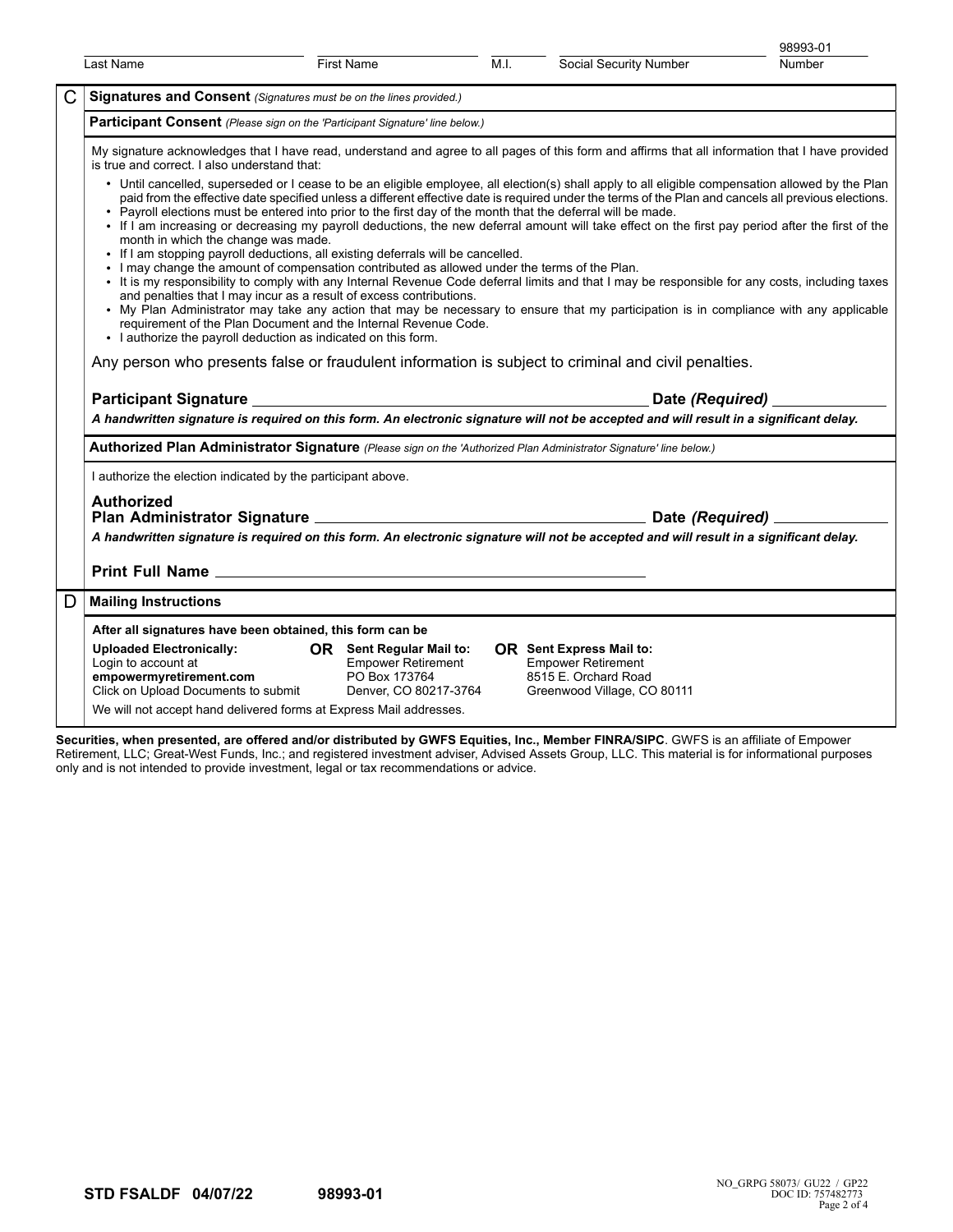## **Underutilized Amounts Worksheet for Special §457 Catch-Up**

## *Begin with the first year you became eligible to participate in this Plan. Ignore all prior years.*

## **Instructions:**

- 1. Multiply your includible compensation by the percentage in column **A**, and enter this amount in column **A** (includible compensation).
	- a. For years prior to 2002, includible compensation is equivalent to the amount shown on the W-2 in Box 1 (or Box 10 for years prior to 1993).
	- b. For 2002 and thereafter, includible compensation is equivalent to the amounts shown on the W-2 in Box 1, PLUS any amounts received from your employer as a qualified transportation fringe benefit, any amounts deferred under a §125 cafeteria plan and any contributions to a §401(k), §403(b) and §457(b) plan.
- 2. In column **C**, enter the lesser of the amount in column **A** (includible compensation) or **B** (basic annual §457(b) contribution limit).
- 3. From column **C**, subtract columns **D** (actual contributions) and **E** (other contributions) and enter that amount in column **F** (underutilized amount).
- 4. Add totals from column **F** in the **TOTAL UNDERUTILIZED AMOUNTS** line at the end of the worksheet; this is your total underutilized amount.
- 5. You may only use an underutilized amount equal to the current year's basic annual §457(b) contribution limit. Any remaining underutilized amount may be contributed in any remaining special catch-up years, up to an amount equal to that year's basic annual §457(b) contribution limit.
- 6. NRA may not be changed in your second and third year of catch-up and you must subtract the Special §457 Catch-Up amounts you contributed in a prior year from the total underutilized amounts to determine your remaining underutilized amounts.

|                  | A                                               |        | B                                      | $\mathbf c$               | D                                                | E                                                                                                                          | F                       |
|------------------|-------------------------------------------------|--------|----------------------------------------|---------------------------|--------------------------------------------------|----------------------------------------------------------------------------------------------------------------------------|-------------------------|
| Calendar<br>Year | Includible Compensation<br>(See Instruction #1) |        | Basic §457(b)<br>Contribution<br>Limit | Lesser of<br>A or B       | Actual<br>Contributions to<br>this $457(b)$ Plan | Contributions to another 457(b),<br>403(b) or 401(k) for Years<br>Prior to 2002 and thereafter.<br>only to another §457(b) | Underutilized<br>Amount |
| 1979             | 33.3% X \$                                      | $=$ \$ | \$7,500                                | l\$                       | \$                                               | \$                                                                                                                         | \$                      |
| 1980             | $33.3\% \times $$                               | $=$ \$ | \$7,500                                | l\$                       | \$                                               | \$                                                                                                                         | $\frac{1}{2}$           |
| 1981             | 33.3% X \$                                      | $= $$  | \$7,500                                | \$                        | \$                                               | \$                                                                                                                         | \$                      |
| 1982             | 33.3% X \$                                      | $=$ \$ | \$7,500                                | $\frac{1}{2}$             | \$                                               | \$                                                                                                                         | \$                      |
| 1983             | $33.3\% \times $$                               | $=$ \$ | \$7,500                                | $\frac{1}{2}$             | <sup>\$</sup>                                    | \$                                                                                                                         | \$                      |
| 1984             | $33.3\% \times $$                               | $=$ \$ | \$7,500                                | \$                        | \$                                               | \$                                                                                                                         | $\frac{1}{2}$           |
| 1985             | $33.3\% \times $$                               | $=$ \$ | \$7,500                                | \$                        | \$                                               | \$                                                                                                                         | \$                      |
| 1986             | 33.3% X \$                                      | $=$ \$ | \$7,500                                | $\boldsymbol{\mathsf{S}}$ | \$                                               | \$                                                                                                                         | \$                      |
| 1987             | 33.3% X \$                                      | $=$ \$ | \$7,500                                | l\$                       | \$                                               | \$                                                                                                                         | \$                      |
| 1988             | $33.3\% \times $$                               | $=$ \$ | \$7,500                                | l\$                       | \$                                               | $\overline{\mathcal{S}}$                                                                                                   | $\frac{1}{2}$           |
| 1989             | $33.3\% \times $$                               | $=$ \$ | \$7,500                                | l\$                       | \$                                               | \$                                                                                                                         | \$                      |
| 1990             | 33.3% X \$                                      | $=$ \$ | \$7,500                                | <b>S</b>                  | \$                                               | \$                                                                                                                         | \$                      |
| 1991             | 33.3% X \$                                      | $=$ \$ | \$7,500                                | \$                        | \$                                               | \$                                                                                                                         | $\frac{1}{2}$           |
| 1992             | 33.3% X \$                                      | $= $$  | \$7,500                                | \$                        | \$                                               | Ι\$                                                                                                                        | \$                      |
| 1993             | $33.3\% \times $$                               | $=$ \$ | \$7,500                                | l\$                       | $\overline{\mathcal{E}}$                         | \$                                                                                                                         | \$                      |
| 1994             | $33.3\% \times $$                               | $=$ \$ | \$7,500                                | l\$                       | \$                                               | \$                                                                                                                         | s                       |
| 1995             | 33.3% X \$                                      | $=$ \$ | \$7,500                                | $\boldsymbol{\mathsf{S}}$ | \$                                               | \$                                                                                                                         | $\frac{1}{2}$           |
| 1996             | 33.3% X \$                                      | $=$ \$ | \$7,500                                | l\$                       | \$                                               | \$                                                                                                                         | \$                      |
| 1997             | 33.3% X \$                                      | $=$ \$ | \$7,500                                | l\$                       | \$                                               | \$                                                                                                                         | \$                      |
| 1998             | 33.3% X \$                                      | $= $$  | \$8,000                                | l\$                       | \$                                               | \$                                                                                                                         | \$                      |
| 1999             | 33.3% X \$                                      | $=$ \$ | \$8,000                                | <b>S</b>                  | \$                                               | \$                                                                                                                         | \$                      |
| 2000             | 33.3% X \$                                      | $=$ \$ | \$8,000                                | l\$                       | \$                                               | \$                                                                                                                         | \$                      |
| 2001             | 33.3% X \$                                      | $=$ \$ | \$8,500                                | l\$                       | \$                                               | \$                                                                                                                         | $\frac{1}{2}$           |
| 2002             | $100\% \times $$                                | $= $$  | \$11,000                               | \$                        | \$                                               | Other 457(b) \$                                                                                                            | \$                      |
| 2003             | $100\% \times $$                                | $= $$  | \$12,000                               | \$                        | \$                                               | Other $457(b)$ \$                                                                                                          | \$                      |
| 2004             | $100\% \times $$                                | $=$ \$ | \$13,000                               | l\$                       | \$                                               | Other 457(b) \$                                                                                                            | \$                      |
| 2005             | $100\% \times $$                                | $=$ \$ | \$14,000                               | $\overline{\mathcal{S}}$  | \$                                               | Other 457(b) \$                                                                                                            | $\frac{1}{2}$           |
| 2006             | 100% X \$                                       | $=$ \$ | \$15,000                               | l\$                       | \$                                               | Other 457(b) \$                                                                                                            | $\frac{1}{2}$           |
| 2007             | 100% X \$                                       | $= $$  | \$15,500                               | <b>S</b>                  | \$                                               | Other 457(b) \$                                                                                                            | \$                      |
| 2008             | 100% X \$                                       | $=$ \$ | \$15,500                               | <b>S</b>                  | \$                                               | Other 457(b) \$                                                                                                            | \$                      |
| 2009             | $100\% \times $$                                | $=$ \$ | \$16,500                               | l\$                       | \$                                               | Other 457(b) \$                                                                                                            | \$                      |
| 2010             | 100% X \$                                       | $=$ \$ | \$16,500                               | l\$                       | \$                                               | Other 457(b) \$                                                                                                            | <sup>\$</sup>           |
| 2011             | $100\% \times $$                                | $= $$  | \$16,500                               | \$                        | \$                                               | Other 457(b) \$                                                                                                            | \$                      |
| 2012             | 100% X \$                                       | $= $$  | \$17,000                               | \$                        | \$                                               | Other 457(b) \$                                                                                                            | \$                      |
| 2013             | 100% X \$                                       | $=$ \$ | \$17,500                               | \$                        | \$                                               | Other 457(b) \$                                                                                                            | \$                      |